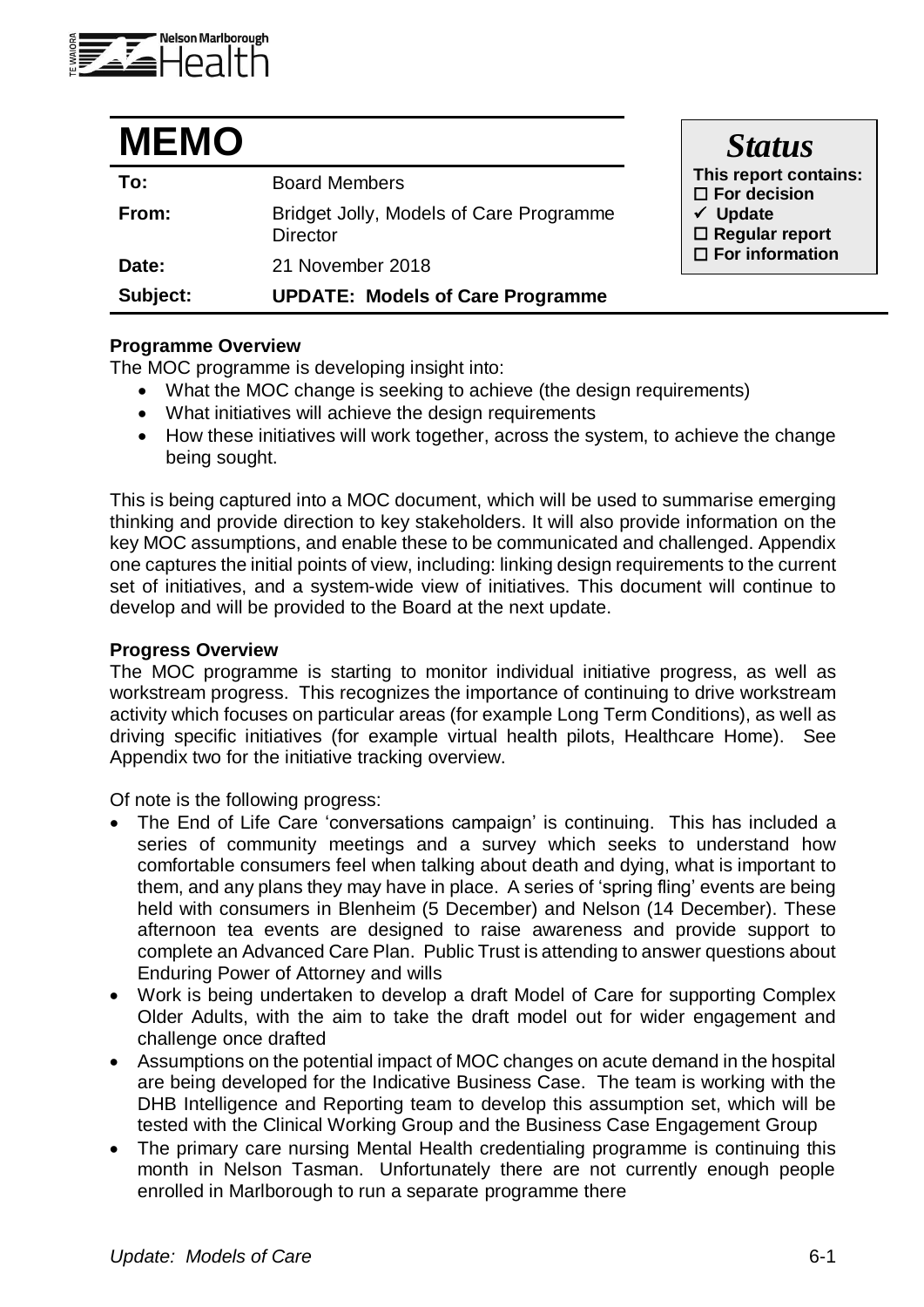

• The Individual Placement and Support (IPS) Supported Employment trial in Blenheim is progressing well, with two employment specialist staff now co-located with the Marlborough adult community team and working in an integrated model with the MH clinical teams. This is being progressed through the Mental Health and Addictions Programme (see Appendix three for more detail).

### **Alignment with IBC Activity**

The recent Indicative Business Case (IBC) activity has been beneficial for progressing MOC, particularly the recent workshops on the Strategic Configuration Issues and the Departmental Survey. These have provided insight into future MOC and identified potential MOC initiatives which will be considered through the MOC Programme of work. The initiatives identified have provided a beneficial balance to the existing initiatives, and have created insight and opportunities across the system. These include:

- The importance of a workforce strategy to identify and develop the NMH future workforce, and to reset expectations about how to best use the skills and experience of the workforce
- The criticality of an IT system that enables shared care planning, with access to health professionals across the system (including those outside NMH such as St John's)
- Improvement of communication and access between secondary and primary care health professionals is desired across the system. Benefits anticipated include reduction in referral rates and the shift of some activities into primary care, given that advice can be sought and received easily between clinicians if required
- There are opportunities to undertake activities in different settings, and by different health professionals. This is not limited to moving activities to primary care settings (for example the conversation may be between undertaking procedures through outpatients vs the day stay unit). These discussions will be important for planning the future scale and scope of the outpatients department and the role of the community hubs.

## **Health Care Home (HCH) Update**

- The five practices for the Tranche One HCH General Practices are in the Establishment Phase, during which background is provided for practice staff, knowledge and skills are developed in the HCH practice change team and a practice implementation plan is developed
- Further work is being undertaken to consider on-going resourcing and investment for HCH Year Two and beyond. The DHB and PHOs have initiated a co-design process to inform this work and to consider what other system changes are required to enable HCH. There has been positive feedback from attendees to the co-design sessions about the willingness of participants across the NMH system to work together to help enable the success of the HCH project. The co-design sessions highlighted opportunities to support HCH, which will be discussed with ToSHA and ELT at upcoming meetings, prioritised, and an action plan will be developed and communicated.

### **Resources**

In order for the MOC changes to be successful, they need to have a high degree of clinical involvement. As the initiatives start to progress, the degree of clinical time required to support planning and implementation is becoming more apparent. Conversations are underway to identify the most effective way to enable clinicians to contribute to the MOC programme of work.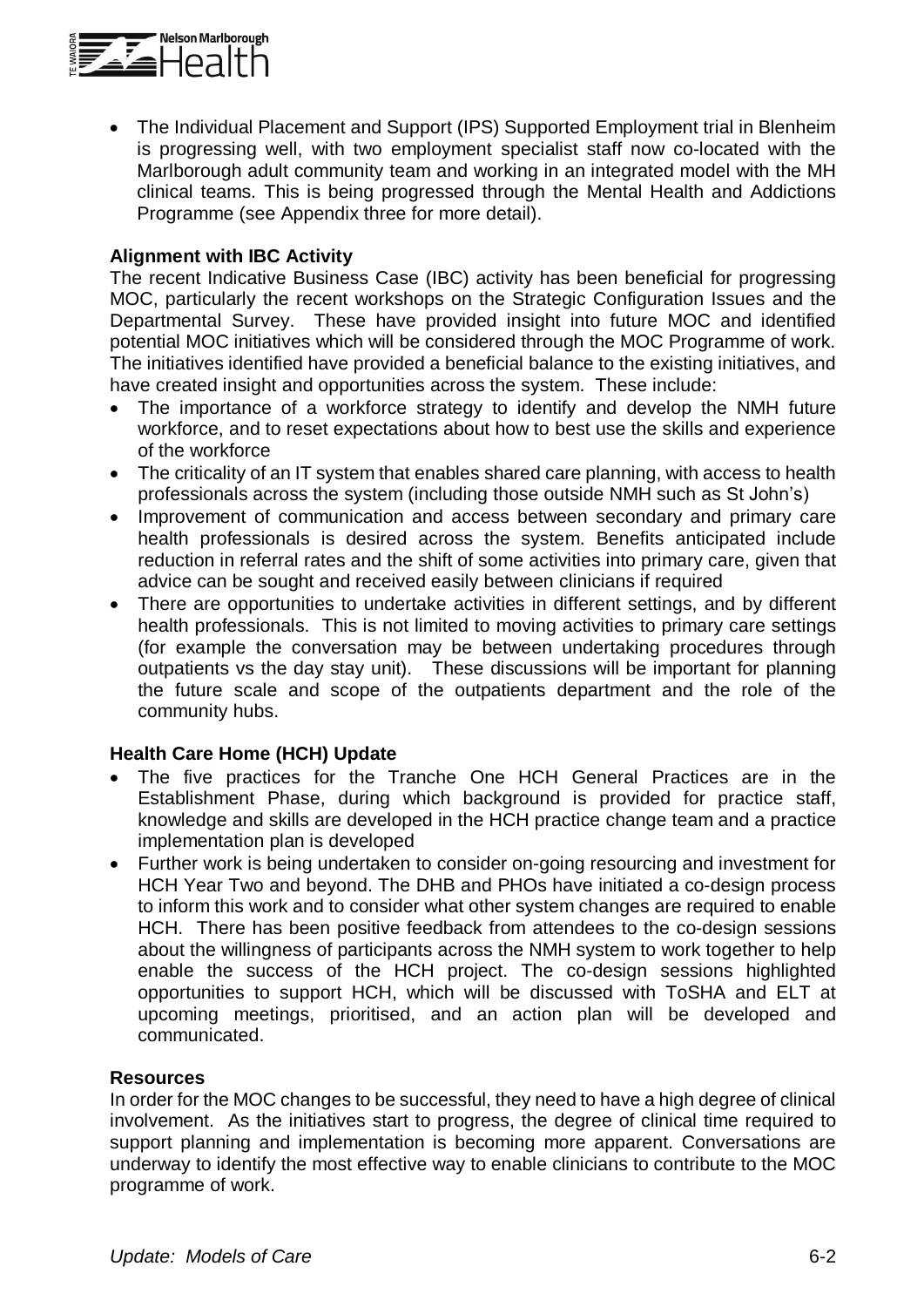

The MOC/IBC communications advisor (0.5FTE) starts on 26 November. Her time will be used across both the IBC and MOC programmes. The preferred candidate for the data analyst role did not accept the position, and the position has been re-advertised.

Bridget Jolly **Programme Director**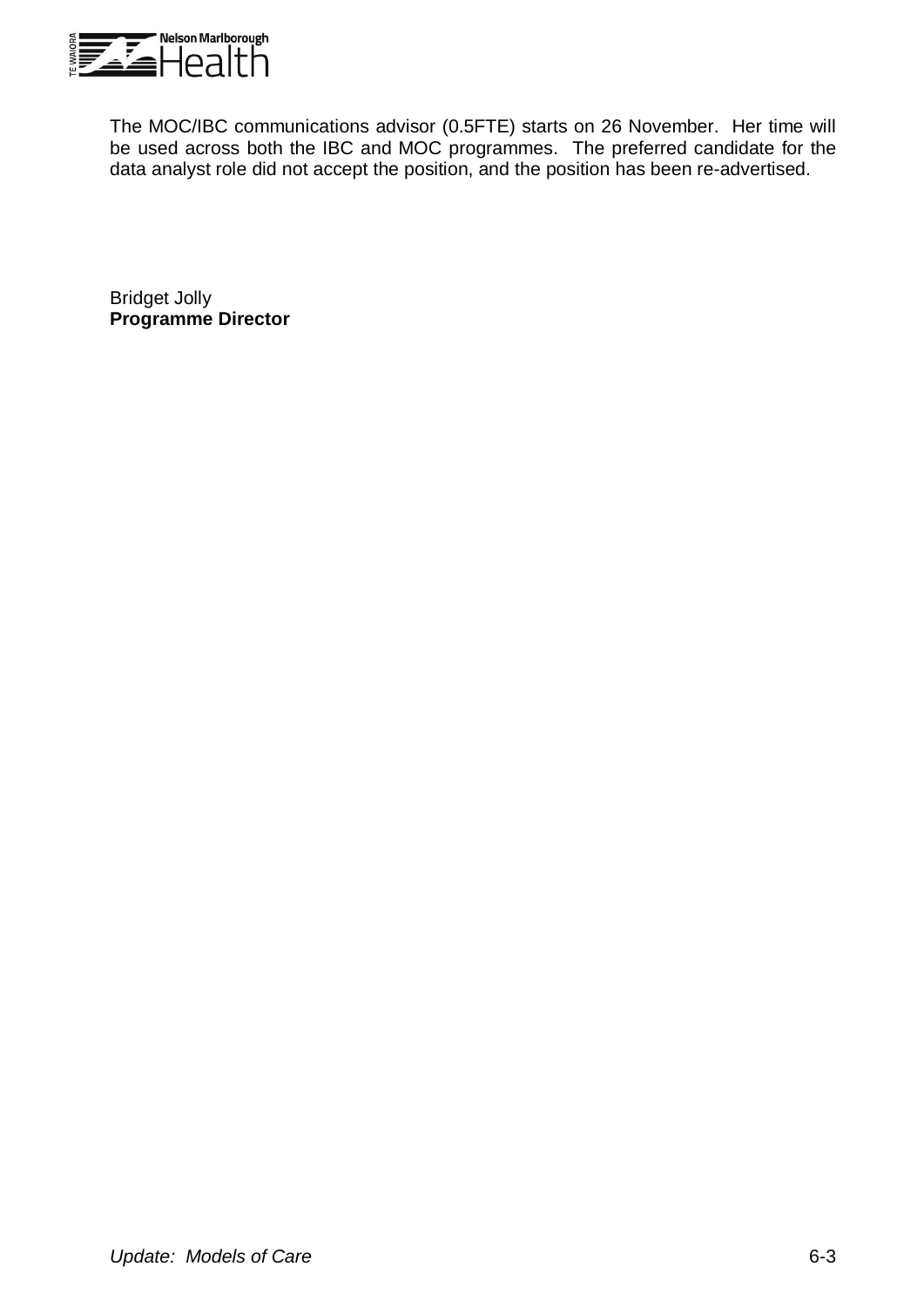

#### **Appendix One: Emerging MOC thinking**

1. The MOC Programme has developed a set of Design Requirements, which have been previously discussed with the Board. These are based on NMH's key strategic documents, and set out what the MOC design needs to deliver. They provide a basis for assessing and prioritising MOC initiatives against.

| <b>MOC Design Requirements</b>       |                                                                                                                                                                                                             |  |
|--------------------------------------|-------------------------------------------------------------------------------------------------------------------------------------------------------------------------------------------------------------|--|
| <b>Healthy</b><br>communities        | We will contribute to healthy environments, social health and connected communities that<br>will reduce unnecessary or preventable demand on health services                                                |  |
| <b>Closer to home</b>                | Health services will be provided closer to where people live, learn, work and play. Primary<br>care remains people's main health care home.                                                                 |  |
| <b>Empowered</b><br><b>Consumers</b> | People will be empowered to manage their own health, getting the services and support<br>they need. They are our partners in the design and delivery of health and health services                          |  |
| Easy to access                       | People will be able to easily access and navigate the support and services they need with<br>care closer to home                                                                                            |  |
| A connected<br>system                | Health services are integrated and are better connected with each other and with wider<br>public services. Health information is easily available to consumers and their care team                          |  |
| <b>Sustainable</b>                   | Health services will meet community health needs now and in the future. Systems and<br>processes are clinically and financially sustainable, and support environmental<br>sustainability.                   |  |
| <b>Skilled workforce</b>             | Services are designed to allow everyone to use and continue to develop their skills,<br>knowledge and experience to maximum effect/impact, in a way that improves the work life<br>of clinicians and staff. |  |
| Equitable<br>outcomes                | Policies, practices and environments will support health and wellbeing, improve Maori<br>health, and reduce disparities particularly for our vulnerable communities                                         |  |

2. Linking the initial set of initiatives to the design requirements allows the MOC programme to consider the breadth of depth of initiatives.



*Update: Models of Care* 6-4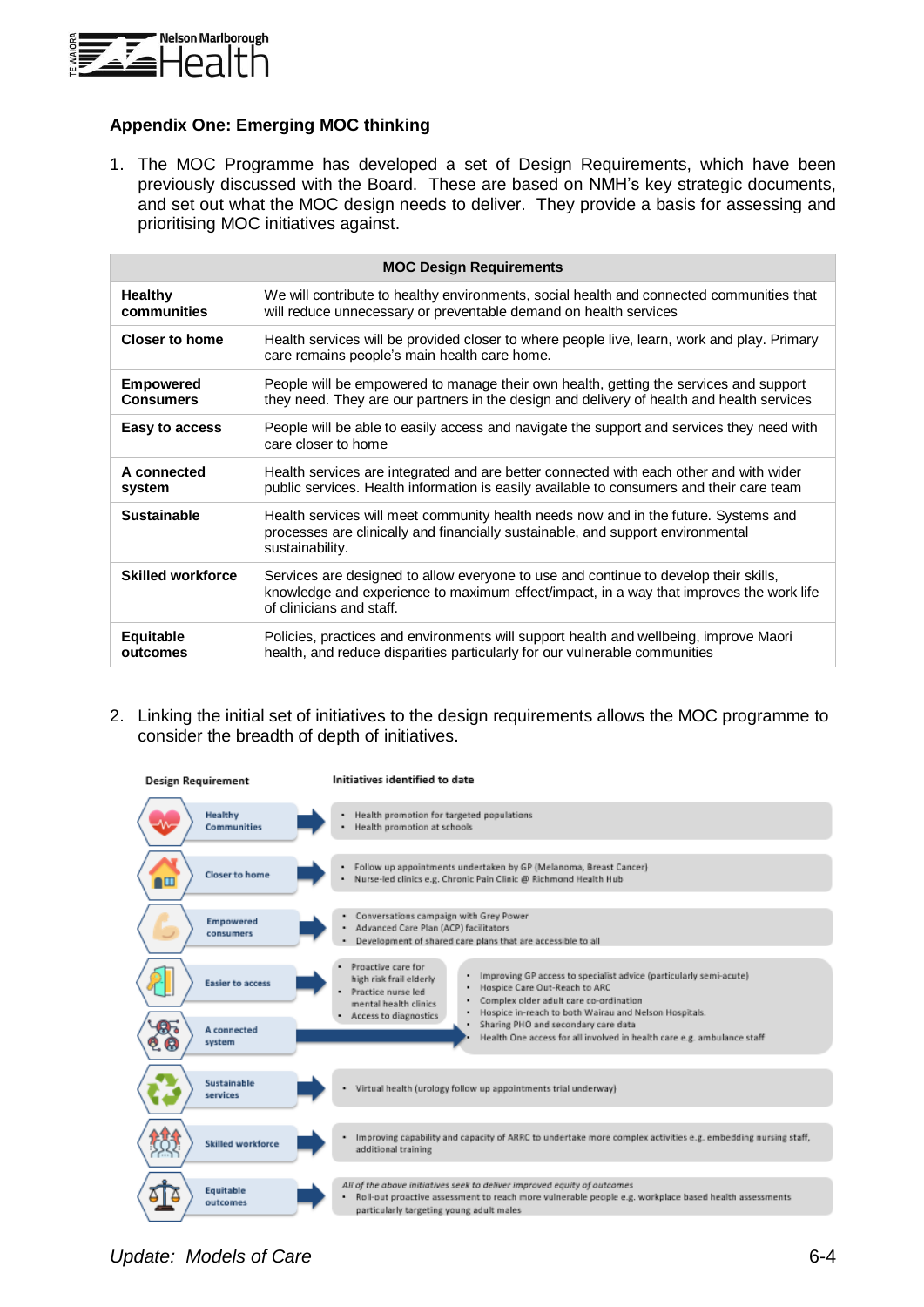

3. The MOC programme is starting to build an assumption set about the potential impact of MOC changes across the system. The first step is building an understanding of what parts of the system the initiatives could impact. The diagram below is starting to apply that mapping, and will continue to be developed with input from the CWG.

# How will MOC impact the system?

- Moving to a more integrated system delivering care closer to home requires changes across the system.
- × Opportunity to rebalance capacity to enable more investment in prevention, self-management and out-ofhospital models of care.
- This does not mean "load shedding" into primary care.  $\sim$

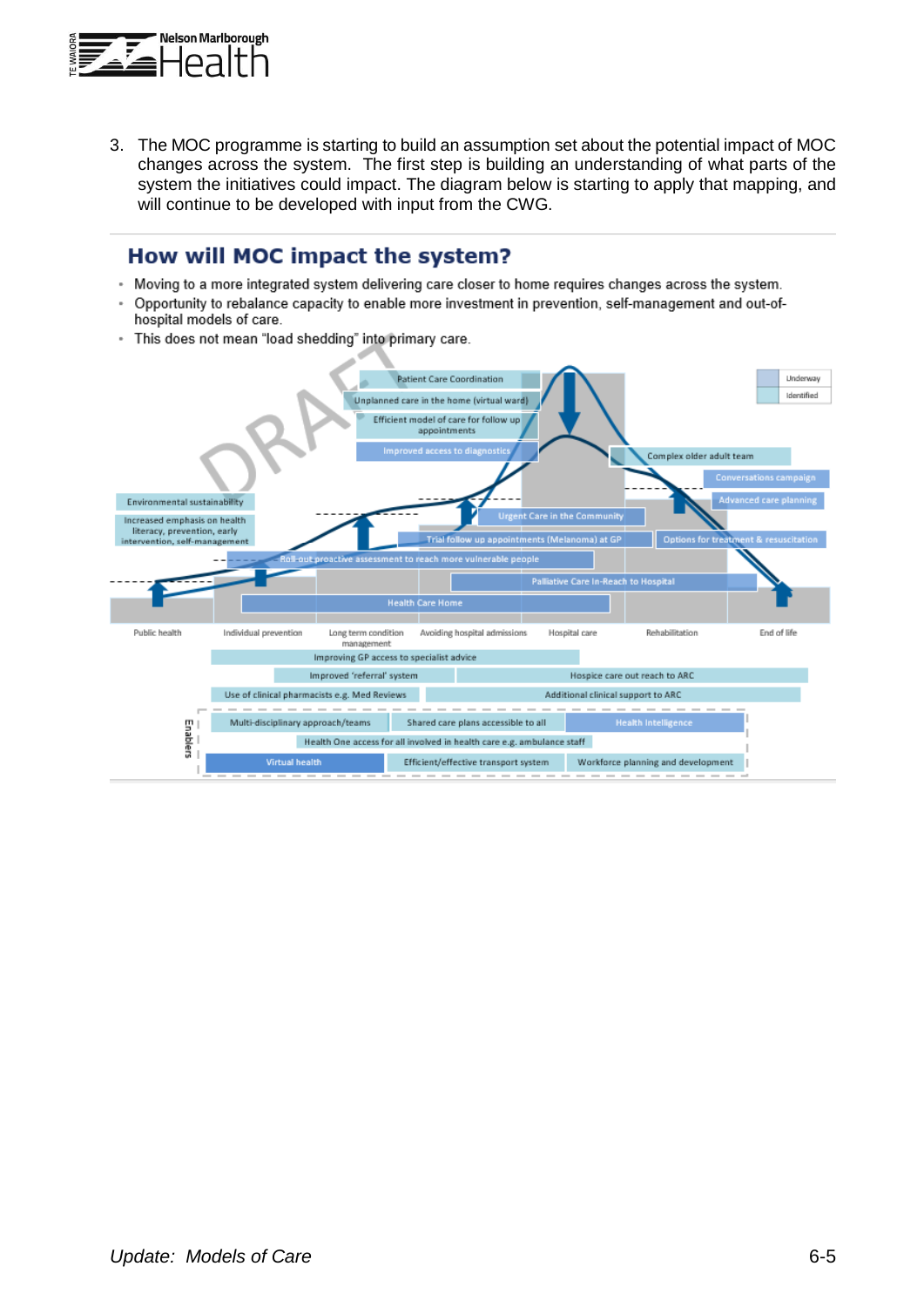

# **Appendix Two: Initiative Tracking**

#### **Models of Care Programme**

Initiative Tracking as at 16 November 2018

| Initiative                                          | Stage | Status                | Commentary/progress since last<br>report                                                                                                                                                   |
|-----------------------------------------------------|-------|-----------------------|--------------------------------------------------------------------------------------------------------------------------------------------------------------------------------------------|
| Conversations Campaign                              | U     | On Track              | Confirmed dates ACP 'Spring Fling' events<br>with consumers - Blenheim at The Wine<br>Station on 5 December: Nelson at Fairfield<br>House on 14 December. Partnering with<br>Public Trust. |
| Improved access to specialist advice                | P     | Some<br>Delays:       | Clinical Governance support to share cell<br>phone numbers between pharmacists and<br>GP. Work underway to find secure<br>mechanism.                                                       |
| Improved access to diagnostics                      | P     | <b>On Track</b>       | Initial meeting to understand specifics.<br>Survey being designed to understand GP<br>perspective/requirements                                                                             |
| Complex Older Adult Team                            | P     | Some:<br>Delays:      | Warkshop confirmed issues; need for<br>more concrete actions. MOC to be worked<br>up by subset of wider group.                                                                             |
| Frailty Pathways                                    | s     | Sone:<br>Delays:      | Warkshop confirmed issues; need for<br>more concrete actions. MOC to be worked<br>up by subset of wider group.                                                                             |
| Trial follow up appointments (Melanoma)<br>at GP    | P     | Some<br><b>Delays</b> | Data analysis to identify wider implications<br>of shifting follow ups to primary care e.g.<br>funding                                                                                     |
| Virtual Health Pilots                               | U     | On Track              | Urology pilot underway. Other pilot sites<br>being identified.                                                                                                                             |
| Palliative Care Review Recommendations              | п     | On Track              | Negotiations are underway with the two<br>Hospices and District Nursing to advance<br>the Palliative Care review<br>recommendations.                                                       |
| Unplanned Care in the community                     | P     | On Track              | Proposal drafted; Data needed; Then<br>submit to CWG for review.                                                                                                                           |
| Health Intelligence (sharing data across<br>system) | п     | Delays:               | Data sharing agreement in place, data<br>collection underway, Tableau report in<br>draft form. Delays in sharing of data due to<br>miscommunication, now resolved.                         |

| Stage        |                                                                                                             |  |
|--------------|-------------------------------------------------------------------------------------------------------------|--|
| s            | Starting phase - identified, work undertaken to collect data,<br>understand problem, identify key resources |  |
| P            | Planning underway, next steps being developed                                                               |  |
| $\mathbf{I}$ | Implementation                                                                                              |  |
| u            | Pilot / activity underway                                                                                   |  |
| E            | Evaluation                                                                                                  |  |
|              |                                                                                                             |  |

| Initiatives identified but not underway                                                 |                                                                                       |  |
|-----------------------------------------------------------------------------------------|---------------------------------------------------------------------------------------|--|
| Patient Care Co-ordination                                                              | Better use of clinical pharmacist (e.g.<br>ARC, shift of work to pharmacy<br>setting) |  |
| Change to MOC so that patients are not<br>referred/transferred in and out of<br>systems | Interdisciplinary teams                                                               |  |
| Cross-district transport system                                                         | Shared care plans                                                                     |  |
| Additional clinical support to ARC                                                      | FSA in different care settings.                                                       |  |
| Workforce planning and development                                                      | Shifting care into different setting e.g.<br>into procedure rooms                     |  |
| Clarify future role of Community Hubs                                                   | Hospice Care Out-Reach to ARC                                                         |  |